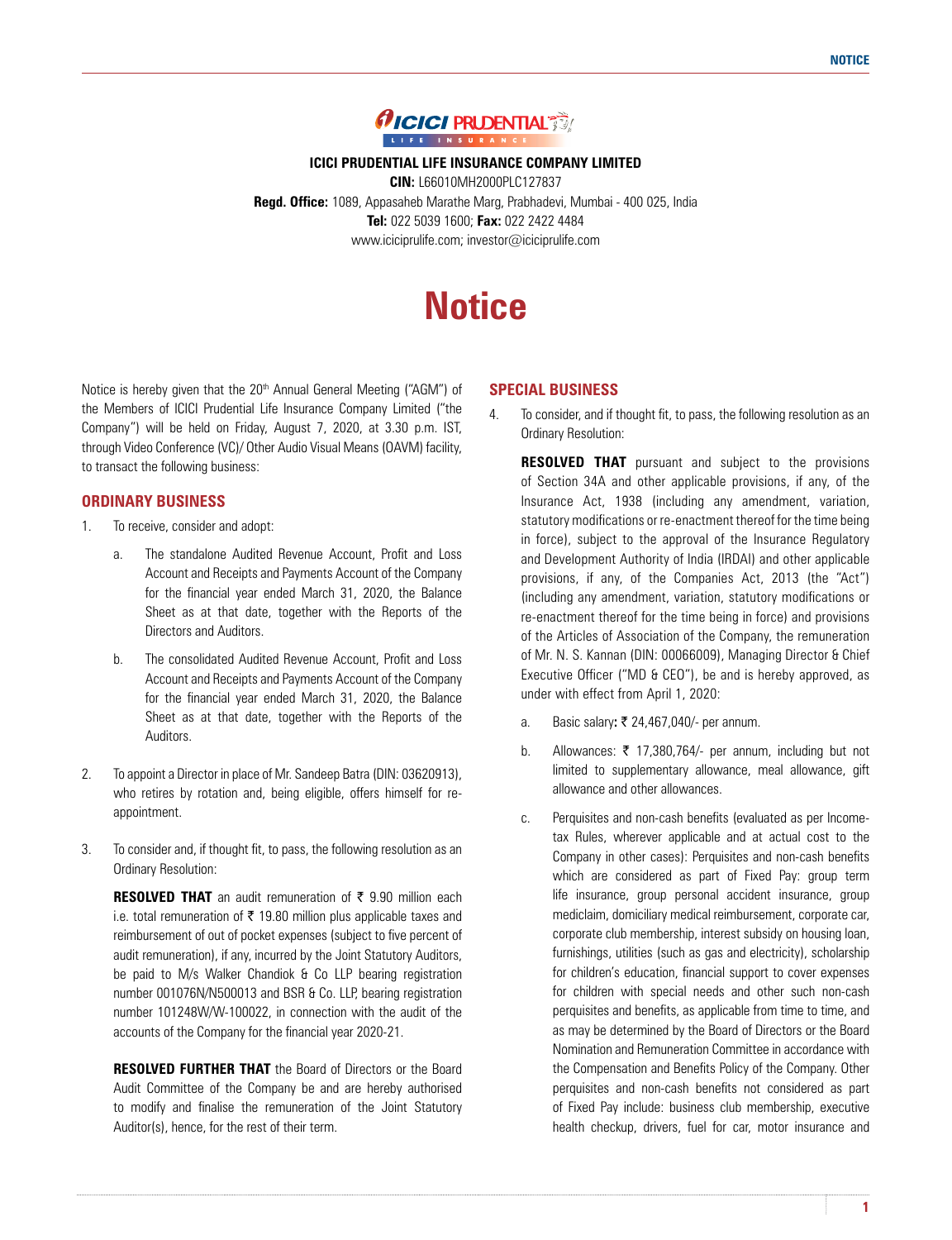maintenance of car, company assets and enablement for home office, mobile reimbursement, privilege leave encashment and other such perquisites and non-cash benefits, including employee stock options under the Revised Scheme (Employee Stock Option Scheme 2005 as approved by Members on July 17, 2017) of the Company and the ICICI Bank Employee Stock Option Scheme – 2000, if any, as applicable from time to time, and as may be determined by the Board of Directors or the Board Nomination and Remuneration Committee in accordance with the Compensation and Benefits Policy of the Company.

- d. Retirals: ` 8,644,200/- per annum (includes Provident Fund and Gratuity; and Superannuation with an option to cash out).
- e. Performance Bonus would be maximum of 70% of the Fixed Pay, as defined in the Compensation & Benefits Policy as approved by the Board (which includes basic pay, allowances, non-cash benefits and perquisites, contribution towards superannuation/ retirals and any other form of non-cash benefits & perquisites including reimbursable benefits & perquisites with monetary ceilings) and as may be determined by the Board of Directors or the Board Nomination and Remuneration Committee in accordance with the Compensation and Benefits Policy of the Company. Should the bonus be more than 50% of Fixed Pay, 60% of the bonus would be paid upfront and balance 40% equally deferred over the next three years.

 **RESOLVED FURTHER THAT** the Board of Directors of the Company, (including the Board Nomination & Remuneration Committee), be and are hereby authorised from time to time, to settle all questions or difficulties that may arise in connection with or incidental to give effect to the above resolution, including revising the aforementioned remuneration, including perquisites, stock options, and/or other benefits, as may be required and approved by IRDAI.

 **RESOLVED FURTHER THAT** the other terms of employment of Mr. N. S. Kannan to the extent not amended or modified herein shall remain unchanged and further the Board of Directors (including the Board Nomination & Remuneration Committee) be and are hereby authorised to do all such acts, deeds, matters and things, as they may consider necessary, expedient or desirable for giving effect to this resolution.

5. To consider, and if thought fit, to pass, the following resolution as an Ordinary Resolution:

**RESOLVED THAT** pursuant and subject to the provisions of Section 34A and other applicable provisions, if any, of the Insurance Act, 1938 (including any amendment, variation, statutory modifications or re-enactment thereof for the time being in force), subject to the approval of the Insurance Regulatory and Development Authority of India (IRDAI), and other applicable provisions, if any, of the Companies Act, 2013 (the "Act") (including any amendment, variation, statutory modifications or re-enactment thereof for the time being in force), and provisions

of the Articles of Association of the Company, the remuneration of Mr. Puneet Nanda (DIN: 02578795), wholetime Director, designated as Deputy Managing Director, be and is hereby approved on a proportionate basis for the period effective April 1, 2020 to June 14, 2020:

- a. Basic Salary:  $\bar{\tau}$  15,939,000/- per annum.
- b. Allowances:  $\bar{\tau}$  17,010,000/- per annum, including but not limited to supplementary allowance, meal allowance, gift allowance and other allowances.
- c. Perquisites and non-cash benefits (evaluated as per Incometax Rules, wherever applicable and at actual cost to the Company in other cases): Perquisites and non-cash benefits which are considered as part of Fixed Pay: group term life insurance, group personal accident insurance, group mediclaim, domiciliary medical reimbursement, corporate car, corporate club membership, interest subsidy on housing loan, furnishings, utilities (such as gas and electricity), scholarship for children's education, financial support to cover expenses for children with special needs and other such non-cash perquisites and benefits as applicable from time to time, and as may be determined by the Board of Directors or the Board Nomination and Remuneration Committee in accordance with the Compensation and Benefits Policy of the Company. Other perquisites and non-cash benefits not considered as part of Fixed Pay include: business club membership, executive health checkup, drivers, fuel for car, motor insurance and maintenance of car, company assets and enablement for home office, mobile reimbursement, privilege leave encashment, and other such perquisites and non-cash benefits, including employee stock options under the Revised Scheme (Employee Stock Option Scheme 2005 as approved by Members on July 17, 2017) of the Company and the ICICI Bank Employee Stock Option Scheme – 2000, if any, as applicable from time to time, and as may be determined by the Board of Directors or the Board Nomination and Remuneration Committee in accordance with the Compensation and Benefits Policy of the Company.
- d. Retirals: ` 3,240,396/- per annum (includes Provident Fund and Gratuity).
- e. Performance Bonus would be maximum of 70% of the Fixed Pay, as defined in the Compensation & Benefits Policy as approved by the Board (which includes basic pay, allowances, non-cash benefits and perquisites, contribution towards superannuation/ retirals and any other form of non-cash benefits & perquisites including reimbursable benefits & perquisites with monetary ceilings) and as may be determined by the Board of Directors or the Board Nomination and Remuneration Committee in accordance with the Compensation and Benefits Policy of the Company. Should the bonus be more than 50% of Fixed Pay, 60% of the bonus would be paid upfront and balance 40% equally deferred over the next three years.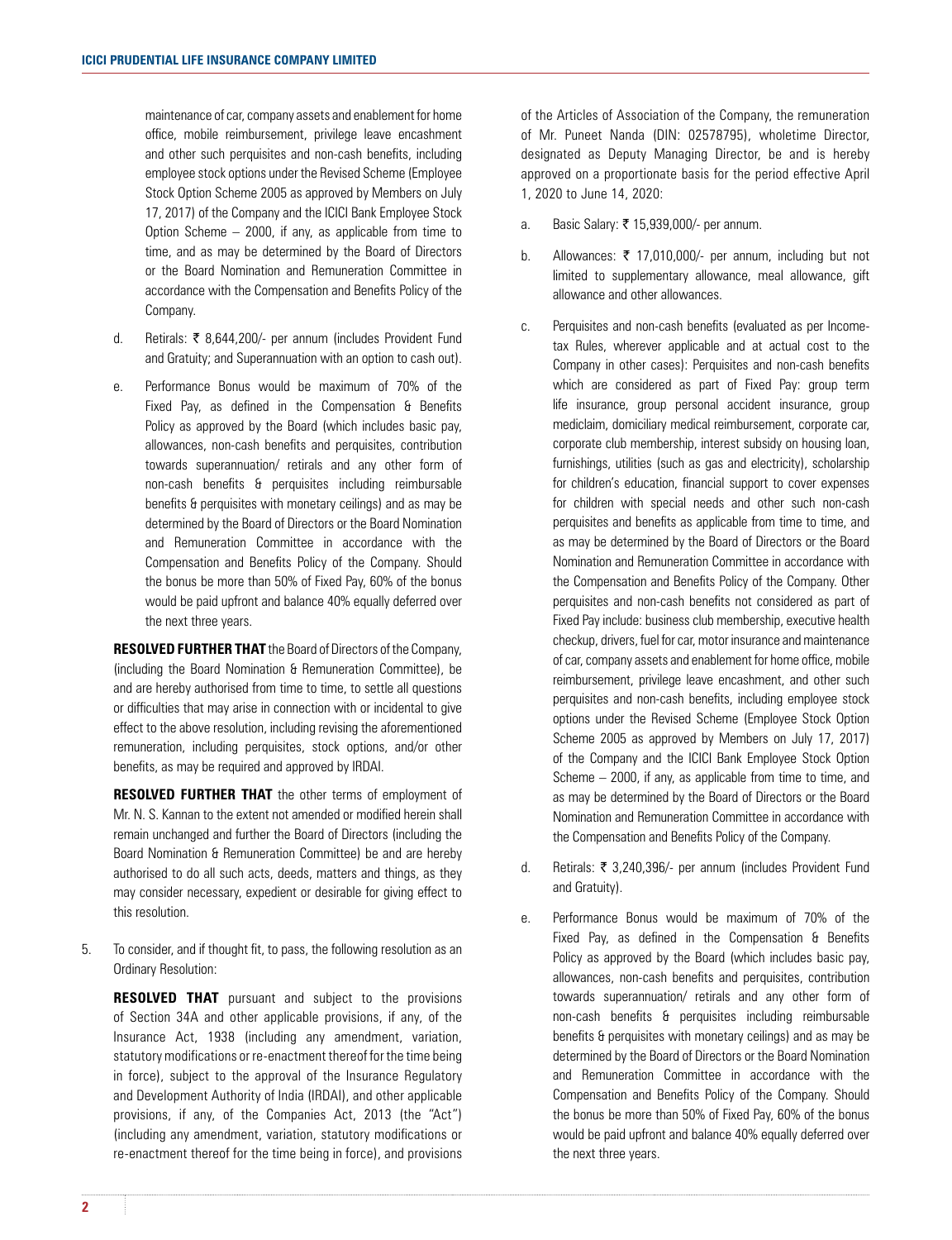**RESOLVED FURTHER THAT** the Board of Directors of the Company, (including the Board Nomination & Remuneration Committee), be and are hereby authorised from time to time, to settle all questions or difficulties that may arise in connection with or incidental to give effect to the above resolution, including revising the aforementioned remuneration, including perquisites, stock options, and/or other benefits, as may be required and approved by IRDAI.

**RESOLVED FURTHER THAT** the other terms of employment of Mr. Puneet Nanda to the extent not amended or modified herein remained unchanged and further the Board of Directors (including the Board Nomination & Remuneration Committee) be and are hereby authorised to do all such acts, deeds, matters and things, as they may consider necessary, expedient or desirable for giving effect to this resolution.

.6. To consider, and if thought fit, to pass, the following resolution as a Special Resolution:

**RESOLVED THAT** pursuant to the provisions of Sections 149, 152 and other applicable provisions, if any, of the Companies Act, 2013 ("the Act") read with Schedule IV to the Act (including any statutory modification(s) or re-enactment(s) thereof, for the time being in force) and the Companies (Appointment and Qualification of Directors) Rules, 2014, as amended from time to time, Mr. M. S. Ramachandran (DIN: 00943629), who holds office of Independent Director till June 28, 2021 and who has submitted a declaration that he meets the criteria for independence as provided under Section 149(6) of the Act and Regulation 16(1)(b) of the Securities Exchange Board of India (Listing Obligation and Disclosure Requirements) Regulations, 2015 and in respect of whom the Company has received a notice in writing from a member proposing his candidature for the office of the Director of the Company, be and is hereby reappointed as an Independent Director of the Company, not liable to retire by rotation, for a second term of five consecutive years commencing from June 29, 2021 till June 28, 2026.

7. To consider, and if thought fit, to pass the following resolution as a Special Resolution:

 **RESOLVED THAT** pursuant to Regulation 17(1A) of the Securities and Exchange Board of India (Listing Obligations and Disclosure Requirements) Regulations, 2015, the provisions of the Companies Act, 2013 (including any statutory modification(s) or re-enactment thereof for the time being in force) and the rules made thereunder and other applicable provisions, if any, and in furtherance to the approval of the Members accorded, at its Meeting held on July 17, 2019, for continuation of the directorship of Mr. M. S. Ramachandran (DIN: 00943629) after attaining the age of seventy five (75) years, as an Independent Director of the Company, till June 28, 2021, approval of the Members be and is hereby accorded to Mr. M. S. Ramachandran to continue as the director of the Company till June 28, 2026, subject to other necessary approvals.

# **NOTES**

- 1. The relevant Explanatory Statement pursuant to section 102(1) of the Companies Act, 2013, setting out the material facts concerning ordinary and special business in respect of item nos. 3 to 7 as set out above is annexed hereto.
- 2. In view of the outbreak of the COVID-19 pandemic, Ministry of Corporate Affairs (MCA), vide Circular No. 20/2020 dated May 05, 2020 read with Circular No. 14/2020 dated April 08, 2020 and Circular No.17/2020 dated April 13, 2020 ("MCA Circulars") companies are permitted to hold their AGM through Video Conferencing (VC)/ Other Audio Visual Means (OAVM) for the calendar year 2020.
- 3. In compliance with applicable provisions of the Companies Act, 2013 read with MCA Circulars, the 20<sup>th</sup> Annual General Meeting of the Company is being conducted through VC/ OAVM, without the physical presence of the Members at a common venue. The deemed venue for this AGM shall be the registered office of the Company.
- 4. In terms of the MCA Circulars, since the physical attendance of Members has been dispensed with, there is no requirement of appointment of proxies. Accordingly, the facility of appointment of proxies by Members under Section 105 of the Act will not be available for this AGM. However, the Body Corporates are entitled to appoint authorised representatives to attend the AGM through VC/OAVM and participate thereat and to cast their votes through e-voting.
- 5. Corporate/Institutional Members (i.e. other than Individuals, HUF, NRI, etc.) are required to send scanned certified true copy (PDF Format) of the Board Resolution/Authority Letter, etc. together with attested specimen signature(s) of the duly authorised representative(s), to the Scrutiniser by email to **info@mehta-mehta.com** with a copy marked to **evoting@nsdl.co.in**.
- 6. Members can login and join the AGM 30 (thirty) minutes prior to the scheduled time to start the AGM and the window for joining shall be kept open till the expiry of 30 (thirty) minutes after the scheduled time to start the AGM, on first-come-first-serve basis. However, the participation of large members (members holding 2% or more shareholding), promoters, institutional investors, directors, key managerial personnel, the chairpersons of the Audit Committee, Nomination and Remuneration Committee, Stakeholders Relationship Committee and auditors can attend the Meeting without restriction of first-come-first-serve basis. Instructions and other information for Members for attending the AGM through VC/ OAVM are given in this Notice under Note No. 24.
- 7. The attendance of the Members attending the AGM through VC/ OAVM will be counted for the purpose of reckoning the quorum under Section 103 of the Companies Act, 2013.
- 8. Pursuant to Regulation 36(3) of the Securities and Exchange Board of India (Listing Obligations and Disclosure Requirements) Regulations, 2015 and clause 1.2.5 of Secretarial Standard 2, the information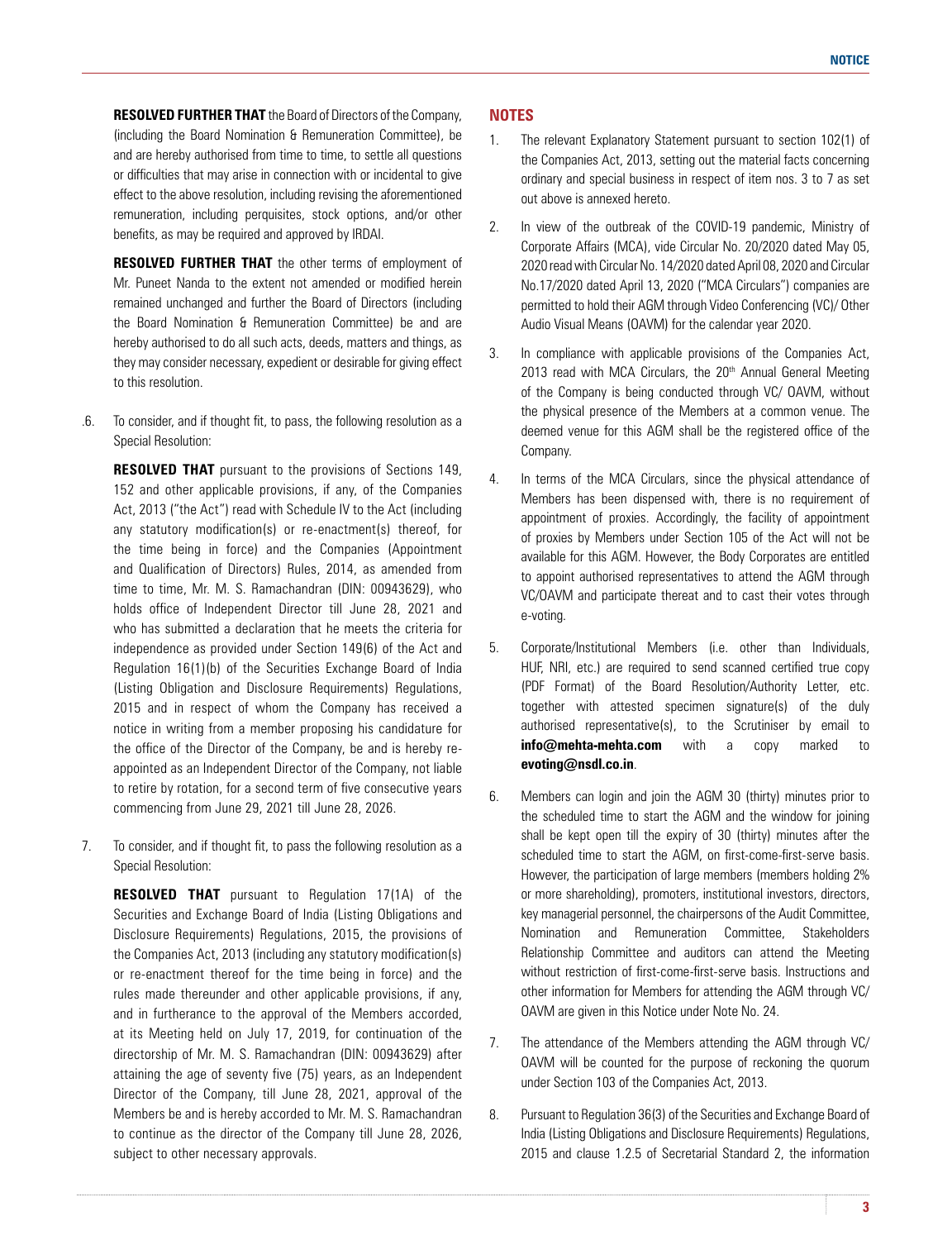about the Directors proposed to be appointed/re-appointed and the Directors to whom revised remuneration is proposed to be paid, in the ensuing AGM, is given in the Annexure I to the Notice.

- 9. **THE COMPANY'S REGISTRAR & TRANSFER AGENTS FOR ITS SHARE REGISTRY (BOTH, PHYSICAL AS WELL AS ELECTRONIC) IS KFIN TECHNOLOGIES PRIVATE LIMITED (FORMERLY KNOWN AS KARVY FINTECH PRIVATE LIMITED) ("KFIN/REGISTRAR/RTA") HAVING ITS OFFICE AT SELENIUM TOWER B, PLOT 31-32, GACHIBOWLI, FINANCIAL DISTRICT, NANAKRAMGUDA, HYDERABAD 500 032, UNIT: ICICI PRUDENTIAL LIFE INSURANCE COMPANY LIMITED.**
- 10. The Securities and Exchange Board of India ("SEBI") has mandated the submission of Permanent Account Number (PAN) by every participant in the securities market. Members holding shares in electronic mode are, therefore, requested to submit their PAN to their DPs with whom they are maintaining their demat accounts. Members holding shares in physical mode can submit their PAN to KFin.
- 11. All statutory registers and the documents referred to in the Notice and Explanatory Statement will also be available for electronic inspection without any fee by the Members from the date of circulation of this Notice up to the date of AGM, i.e. August 7, 2020. Members seeking to inspect such documents can send an email to **investor@iciciprulife.com**.
- 12. In case of joint holders attending the Meeting, only such joint holder who is higher in the order of names will be entitled to vote.
- 13. In line with the MCA Circular No. 17/2020 dated April 13, 2020, the Notice calling the AGM has been uploaded on the website of the Company at **www.iciciprulife.com**. The Notice can also be accessed from the websites of the Stock Exchanges i.e. BSE Limited and National Stock Exchange of India Limited at **www.bseindia. com** and **www.nseindia.com** respectively and is also available on the website of e-voting agency NSDL (agency for providing the Remote e-Voting facility) i.e. **www.evoting.nsdl.com**.
- 14. Copies of the Annual Report for the financial year 2019-20 and Notice of AGM is being sent only by e-mail to the Members and to all other persons so entitled and who have registered their email addresses with the Depository Participant (DP)/Company's Registrar and Transfer Agent (RTA) or the Company for this purpose. Members of the Company holding shares either in physical form or in dematerialised forms as on benpos date i.e. July 10, 2020 will receive Notice of the AGM along with the Annual Report for the financial year 2019-20 through electronic mode. In this regard, the Company has published a notice by way of an advertisement as per MCA Circular dated May 5, 2020.
- 15. Members holding shares in physical form, are requested to notify any changes in their address to the Company's Registrar & Share Transfer Agent. Members are requested to quote their Folio No. or DP ID / Client ID, in case shares are in physical / dematerialized

form, as the case may be, in all correspondence with the Company / Registrar and Share Transfer Agent.

- 16. As per Regulation 40 of Securities and Exchange Board of India (Listing Obligations and Disclosure Requirements) Regulations, 2015, as amended, securities of listed companies can be transferred only in dematerialised form with effect from April 1, 2019, except in case of request received for transmission or transposition of securities. In view of this and to eliminate all risks associated with physical shares, Members holding shares in physical form are requested to consider converting their holdings to dematerialised form.
- 17. Members holding shares in physical mode are advised to make nomination in respect of their shareholding in the Company in the nomination form (SH-13), by writing to RTA. Members holding shares in electronic mode may contact their respective DPs for availing the nomination facility.
- 18. Non-Resident Indian Members are requested to inform their respective DPs, immediately of:
	- A. Change in their residential status on return to India for permanent settlement.
	- B. Particulars of their bank account maintained in India with complete name, branch, account type, account number and address of the bank with pin code number, if not furnished earlier.
- 19. The Company has uploaded the details of unpaid and unclaimed dividend amounts on its website. Members who have not encashed the dividend so far are requested to write to KFin, who shall arrange to send the unclaimed dividend amount. Members are requested to note that dividends which are not claimed within seven (7) years from the date of transfer to the Company's Unpaid Dividend Account, will, as per the provisions of Section 124 of the Companies Act, 2013 and rules made thereunder, be transferred to the Investor Education and Protection Fund ('IEPF'); the unclaimed dividend for the financial year ended March 31, 2013 and March 31, 2014, would be transferred to the IEPF in FY2020-21.
- 20. In terms of the aforesaid MCA Circulars, the business set out in the Notice will be transacted through electronic voting system and the Company shall provide the facility of voting by electronic means. Instructions and other information relating to e-voting are given in this Notice under Note No. 21 & 22.

#### 21. **Information and Other Instructions relating to E-Voting:**

a. Pursuant to the provisions of Section 108 of the Companies Act, 2013 read with Rule 20 of the Companies (Management and Administration) Rules, 2014 (as amended) and Regulation 44 of SEBI (Listing Obligations & Disclosure Requirements) Regulations 2015 (as amended), and the Circulars issued by the Ministry of Corporate Affairs dated April 08, 2020, April

**4 5**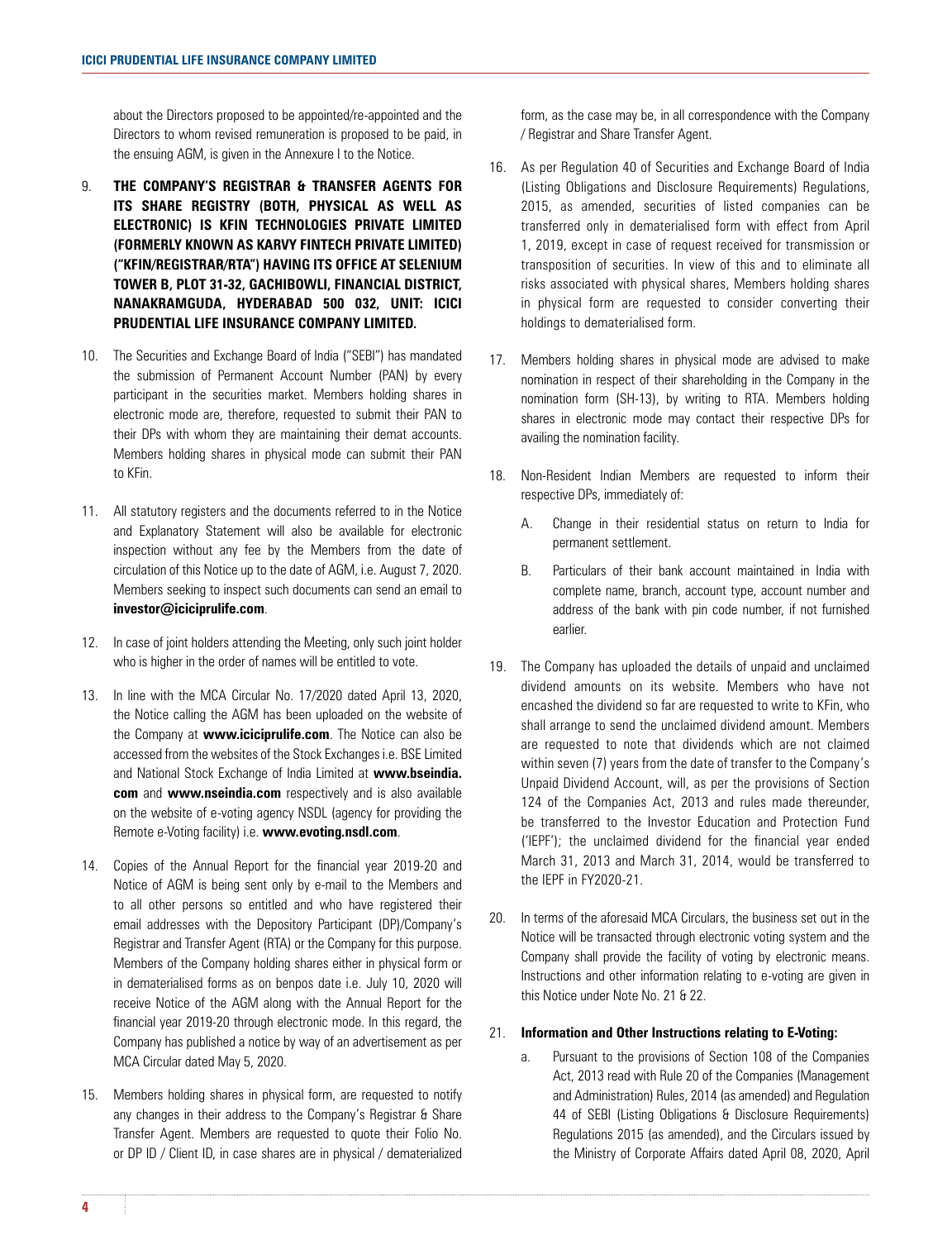13, 2020 and May 05, 2020 the Company is providing facility of remote e-voting to its Members in respect of the business to be transacted at the AGM. For this purpose, the Company has engaged National Securities Depository Limited (NSDL) for facilitating the voting through electronic means, as the authorised agency.

- b. A person, whose name is recorded in the register of members or in the register of beneficial owners maintained by the depositories as on the cut-off date, i.e. July 31, 2020 only shall be entitled to cast their vote either through remote e-voting or through e-voting at the AGM.
- c. The voting rights of the Members shall be in proportion to their share in the paid up share capital of the Company as on the cut-off date.
- d. The cut-off date i.e. July 31, 2020, is the date on which the right of voting of the Members shall be reckoned and a person who is not a Member as on the cut-off date should treat this Notice for information purposes only.
- e. The remote e-voting period will commence at 9.00 a.m. IST on Monday, August 3, 2020 and will end at 5.00 p.m. IST on Thursday, August 6, 2020.
- f. At the end of the remote e-voting period, the facility shall forthwith be blocked.
- g. Once the vote on a resolution is cast by Member, the Member shall not be allowed to change it subsequently or cast the vote again.
- h. Any person, who acquires shares of the Company and becomes a Member of the Company after sending of the Notice and holding shares as of the cut-off date, may obtain the login ID and password by sending a request at **evoting@nsdl.co.in**. However, if he/she is already registered with NSDL for remote e-voting then he/she can use his/her existing User ID and password for casting the vote.
- i. The Company has appointed Mehta & Mehta, Company Secretaries, as the Scrutiniser, to scrutinise the entire e-voting process. Ms. Ashwini Inamdar (Membership No. F 9409), Partner and failing her, Mr. Atul Mehta (Membership No. F 5782), Partner, will represent Mehta & Mehta, Company Secretaries. The Scrutiniser shall, within 48 hours from the conclusion of the AGM, make a consolidated Scrutiniser's Report of the total votes cast in favour or against, if any, to the Chairman or a person authorised by him. The Chairman or a person authorised by him shall declare the result of the voting forthwith.
- j. The result declared along with the Scrutiniser's Report shall be placed on the Company's website **www.iciciprulife.com** and on the website of NSDL **www.evoting.nsdl.com** immediately. The Company shall simultaneously forward the results to National Stock Exchange of India Limited and BSE Limited, where the shares of the Company are listed.

# **The details of the process and manner for remote e-voting are explained herein below:**

 Step 1: Log-in to NSDL e-voting system at **https://www.evoting. nsdl.com/**

Step 2: Cast your vote electronically on NSDL e-voting system.

#### **Details on Step 1 are mentioned below:**

How to Log-in to NSDL e-voting website?

- I. Visit the e-voting website of NSDL. Open the web browser by typing the following URL: **https://www.evoting.nsdl.com**/ either on a personal computer or on a mobile.
- II. Once the home page of e-voting system is launched, click on the icon "Login" which is available under "Shareholders" section.
- III. A new screen will open. You will have to enter your User ID, your Password and a Verification Code as shown on the screen. Alternatively, if you are registered for NSDL eservices i.e. IDEAS, you can log-in at **https://eservices.nsdl.com**/ with your existing IDEAS login. Once you log-in to NSDL eservices after using your log-in credentials, click on e-voting and you can proceed to Step 2 i.e. cast your vote electronically.
- IV. Your User ID details are given below:

|    | Manner of holding<br>shares i.e. Demat (NSDL<br>or CDSL) or Physical | Your User ID is:                                                                                                                                                               |
|----|----------------------------------------------------------------------|--------------------------------------------------------------------------------------------------------------------------------------------------------------------------------|
| a) | For Members who<br>hold shares in demat<br>account with NSDL.        | 8 Character DP ID followed<br>by 8 Digit Client ID<br>For example if your DP ID is<br>IN300*** and Client ID is<br>12****** then your user ID<br>is IN300***12******.          |
| b) | For Members who<br>hold shares in demat<br>account with CDSL.        | 16 Digit Beneficiary ID<br>For example if your Beneficiary<br>$12*******************$<br>ID is<br>then your user<br>ID)<br>IS<br>$12*******************$                       |
| C) | For Members holding<br>shares in Physical Form                       | EVEN Number followed by<br>Folio Number registered with<br>the company<br>For example if folio number<br>is 001***<br>and EVEN<br>is<br>101456 then user ID<br>is<br>101456001 |

V. Your password details are given below:

- a. If you are already registered for e-voting, then you can use your existing password to login and cast your vote.
- b. If you are using NSDL e-voting system for the first time, you will need to retrieve the 'initial password' which was communicated to you by NSDL. Once you retrieve your 'initial password', you need to enter the 'initial password' and the system will force you to change your password.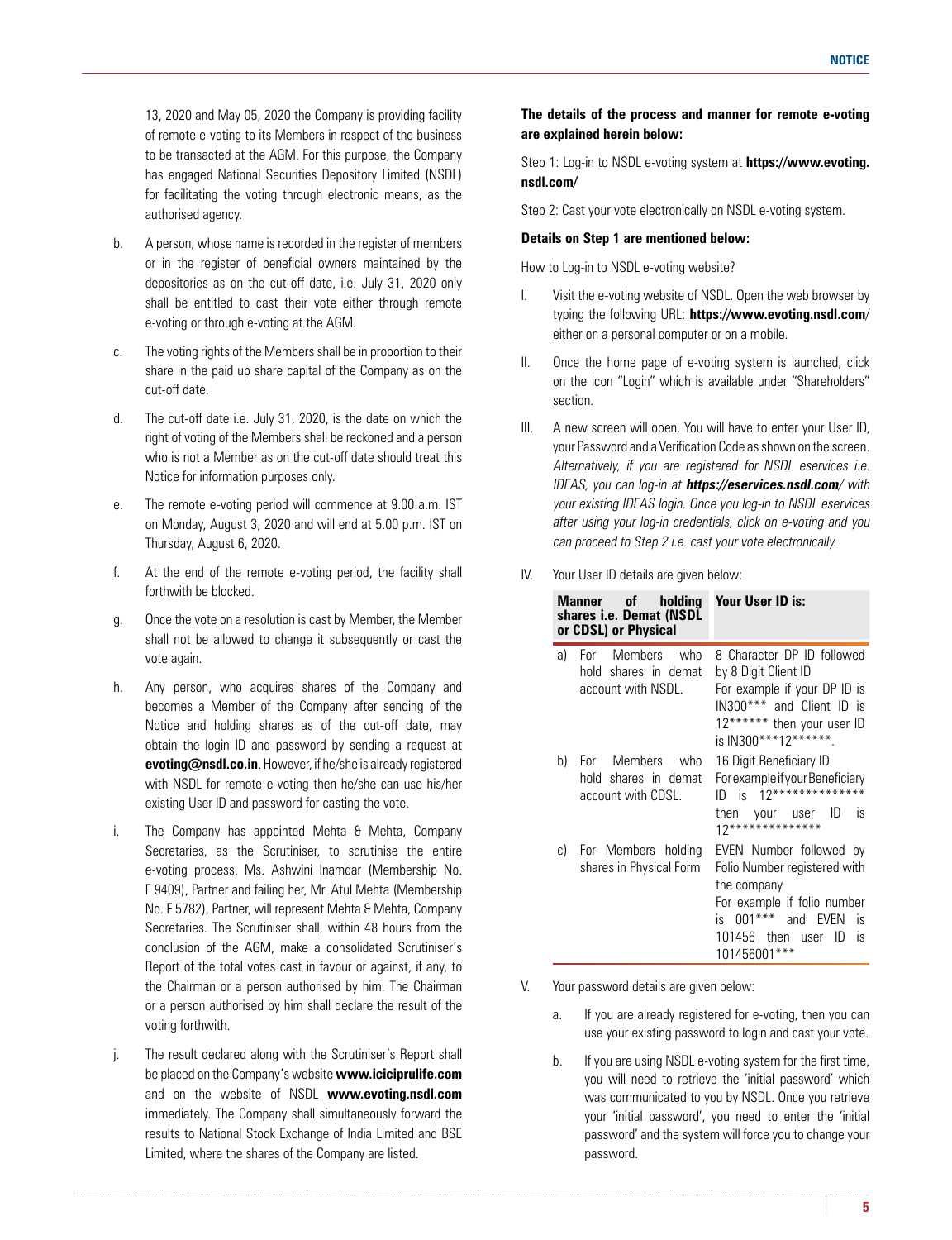- c. How to retrieve your 'initial password'?
	- i) If your email ID is registered in your demat account or with the company, your 'initial password' is communicated to you on your email ID. Trace the email sent to you from NSDL in your mailbox from **evoting@nsdl.com**. Open the email and open the attachment i.e. a .pdf file. Open the .pdf file. The password to open the .pdf file is your 8 digit client ID for NSDL account, last 8 digits of client ID for CDSL account or folio number for shares held in physical form. The .pdf file contains your 'User ID' and your 'initial password'.
	- ii) In case you have not registered your email address with the Company/ Depository, please follow instructions mentioned below in this notice.
- VI. If you are unable to retrieve or have not received the 'initial password' or have forgotten your password:
	- a. Click on "Forgot User Details/Password?" (If you are holding shares in your demat account with NSDL or CDSL) option available on **www.evoting.nsdl.com**.
	- b. "Physical User Reset Password?" (If you are holding shares in physical mode) option available on **www.evoting.nsdl.com**.
	- c. If you are still unable to get the password by aforesaid two options, you can send a request at **evoting@nsdl.co.in** mentioning your demat account number/folio number, your PAN, your name and your registered address.
	- d. Members can also use the one-time password (OTP) based login for casting the votes on the e-Voting system of NSDL.
- VII. After entering your password, click on Agree to "Terms and Conditions" by selecting on the check box.
- VIII. Now, you will have to click on "Login" button.
- IX. After you click on the "Login" button, Home page of e-voting will open.

#### **Details on Step 2 are mentioned below:**

How to cast your vote electronically on NSDL e-voting system?

- I. After successful login at Step 1, you will be able to see the Home page of e-voting. Click on e-voting. Then, click on Active Voting Cycles.
- II. After clicking on Active Voting Cycles, you will be able to see "EVEN" of all the companies in which you are holding shares and whose voting cycle is in active status.
- III. Select "EVEN" of the Company.
- IV. Now you are ready for e-voting as the Voting page opens.
- V. Cast your vote by selecting appropriate options i.e. assent or dissent, verify/modify the number of shares for which you wish to cast your vote and click on "Submit" and also "Confirm" when prompted.
- VI. Upon confirmation, the message "Vote cast successfully" will be displayed.
- VII. You can also take the printout of the votes cast by you by clicking on the print option on the confirmation page.
- VIII. Once you confirm your vote on the resolution, you will not be allowed to modify your vote.

#### **General Guidelines for Members**

- I. Members desirous of getting any information about the accounts and/or operations of the Company are requested to write to the Company at **investor@iciciprulife.com** at least seven days before the date of the Meeting to enable the Company to keep the information ready at the Meeting.
- II. It is strongly recommended not to share your password with any other person and take utmost care to keep your password confidential. Login to the e-voting website will be disabled upon five unsuccessful attempts to key in the correct password. In such an event, you will need to go through the "Forgot User Details/Password?" or "Physical User Reset Password?" option available on **https://www.evoting.nsdl.com** to reset the password.
- III. In case of any queries relating to e-voting you may refer to the FAQs for Shareholders and e-voting user manual for Shareholders available at the download section of https://www.evoting.nsdl.com or call on toll free no.: 1800-222-990 or send a request at **evoting@nsdl.co.in**.
- IV. In case of any grievances connected with facility for e-voting, please contact Ms. Pallavi Mhatre, Manager, NSDL, 4th Floor, 'A' Wing, Trade World, Kamala Mills Compound, Senapati Bapat Marg, Lower Parel, Mumbai 400 013. Email: **evoting@nsdl.co.in/ pallavid@nsdl.co.in,** Tel: 91 22 2499 4545/ 1800-222-990.

# 22. **Instructions for members for e-voting on the day of the AGM are as under:-**

- a. The procedure for e-voting on the day of the AGM is same as the instructions mentioned above for remote e-voting read with the general instructions provided for the same.
- b. Only those Members, who will be present in the AGM through VC/OAVM facility and have not cast their vote on the Resolutions through remote e-Voting and are otherwise not barred from doing so, shall be eligible to vote through e-Voting system in the AGM.

**6 7**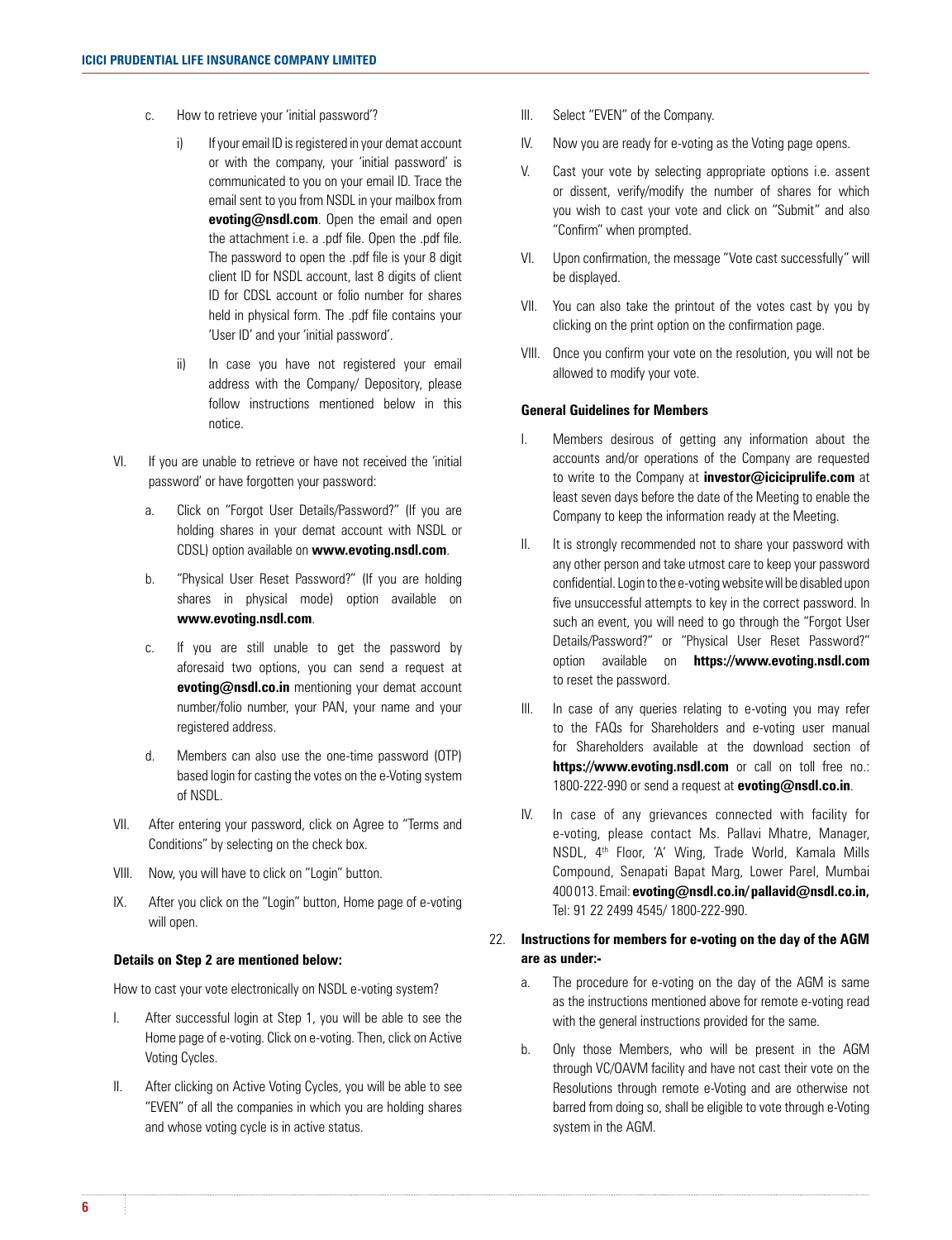- c. Members who have voted through remote e-voting will be eligible to attend the AGM. However, they will not be eligible to vote at the AGM.
- d. The details of the person who may be contacted for any grievances connected with the facility for e-Voting on the day of the AGM shall be the same person mentioned for Remote e-voting.
- 23. **Process for those Members whose email ids are not registered with the depositories for procuring user id and password and registration of email ids for e-voting for the resolutions set out in this notice:**
	- a. In case shares are held in physical mode, Members may obtain the login ID and password by sending scanned copy of : i) a signed request letter mentioning your name, folio number and complete address (including email); ii) the share certificate (front and back) and iii) the PAN Card and any one document (such as Driving License, Bank Statement, Election Card, Passport, etc.) in support of the address of the Member as registered with the Company; to the email address of the Company i.e. **investor@iciciprulife.com** with a copy to **evoting@nsdl.co.in**.
	- b. In case shares are held in demat mode, Members may obtain the login ID and password by sending scanned copy of: i) a signed request letter mentioning your name, DPID-CLID (16 digit DPID  $+$  CLID or 16 digit beneficiary ID); ii) client master or copy of Consolidated Account statement and iii) the PAN Card, to the email address of the Company **investor@iciciprulife.com** with a copy to **evoting@nsdl.co.in**.
	- c. Alternatively, Member may send an e-mail request to **evoting@nsdl.co.in** for obtaining User ID and Password by proving the details mentioned in Point (1) or (2) as the case may be.
- 24. **Instructions for members for attending the AGM through VC/ OAVM are as under:**
	- a. Members will be able to attend the AGM through VC / OAVM or view the live webcast of AGM provided by NSDL at **https:// www.evoting.nsdl.com** by using their remote e-voting login credentials. The link for VC/OAVM will be available in Members login where the EVEN of Company will be displayed. Members who do not have the User ID and Password for e-Voting or have forgotten the User ID and Password may retrieve the same by following the remote e-Voting instructions mentioned in the Notice to avoid last minute rush. Further, Members can also use the OTP based login for logging into the e-Voting system of NSDL.
	- b. Members are encouraged to join the Meeting through laptops for better experience.
- c. Please note that Participants connecting from mobile devices or tablets or through laptop connecting via mobile hotspot may experience audio/video loss due to fluctuation in their respective network. It is therefore recommended to use stable Wi-Fi or LAN connection to mitigate any kind of aforesaid glitches.
- d. Members who would like to express their views/ask questions during the AGM may register themselves as a speaker by sending their request from their registered e-mail id mentioning their name, demat account number/folio number and mobile number at **investor@iciciprulife.com** at least 48 (forty eight) hours in advance before the start of the AGM.
- e. Those Members who have registered themselves as a speaker will only be allowed to express their views/ask questions during the AGM. Further, those Members who have not registered themselves as a speaker, but desirous of expressing their views/ask questions during the AGM, may be allowed to do so, through chat box option. The Company reserves the right to restrict the number of speakers depending on the availability of time for the AGM.
- f. Members who are desirous of expressing their views/ask questions during the AGM, shall join the AGM through a device with camera/webcam facility.
- g. Members who need assistance before or during the AGM, can contact NSDL on **evoting@nsdl.co.in** /1800-222-990 or contact Mr. Amit Vishal, Senior Manager – NSDL at **amitv@nsdl.co.in**/ 022-24994360.
- h. All investors, including Institutional Investors are encouraged to cast their vote on the proposed Resolutions and also attend the AGM through VC/OAVM.
- 25. Since the AGM will be held through VC / OAVM, the Route Map is not annexed in this Notice.

By Order of the Board

**Vyoma Manek**

Mumbai **Company Secretary** June 11, 2020 **ACS** 20384

# **Registered Office:**

1089, Appasaheb Marathe Marg Prabhadevi, Mumbai - 400 025 Tel: 022 5039 1600; Fax: 022 2422 4484 investor@iciciprulife.com www.iciciprulife.com CIN: L66010MH2000PLC127837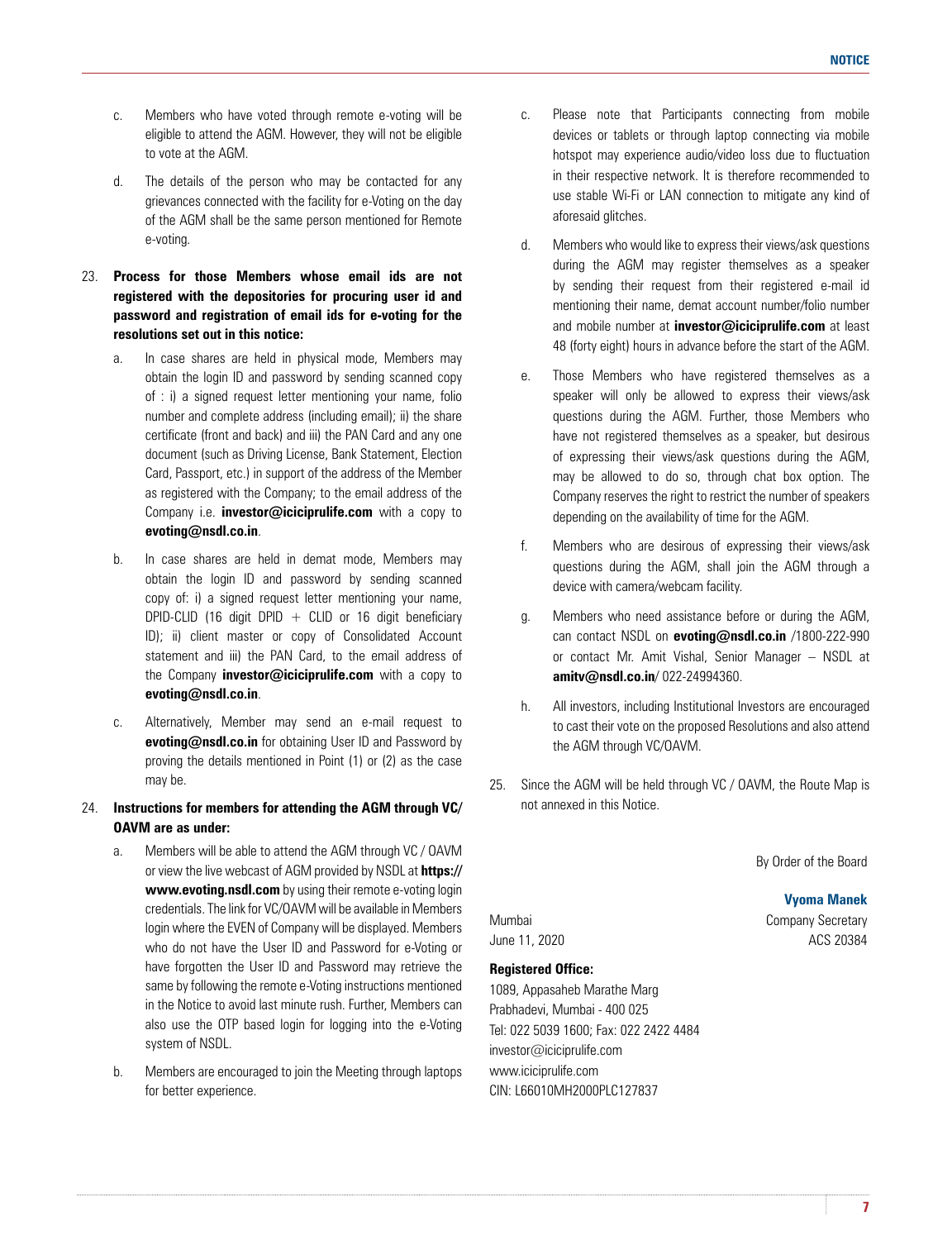# **EXPLANATORY STATEMENT UNDER SECTION 102(1) OF THE COMPANIES ACT, 2013**

# **ITEM NO. 3**

Walker & Chandiok & Co, LLP bearing registration number 001076N/ N500013 and BSR & Co. LLP, bearing registration number 101248W/W-100022 were appointed as joint statutory auditors of the Company till the conclusion of 21st and 24th Annual General Meeting, respectively.

The remuneration for joint statutory auditors was  $\bar{\tau}$  18.00 million plus out of pocket expenses (subject to a maximum of 5% of the audit remuneration) and taxes as applicable for FY2020.

It is proposed to pay the remuneration of  $\bar{\tau}$  19.80 million plus out of pocket expenses (subject to a maximum of 5% of the audit remuneration) and taxes as applicable for FY2021. The increase in the audit fees is primarily on account of the inflationary increase in the costs of carrying out audit coupled with enhanced reporting requirements like key audit matters, reporting on other information, etc. which has resulted in additional time spent on the overall audit. Further, the audit fees have remained the same since FY2019 and proposed increase amounts to a 5% increase on an annualised basis.

Pursuant to the Corporate Governance Guidelines for Insurers issued by Insurance Regulatory and Development Authority of India (IRDAI), the Board of Directors (on the basis of the recommendation of the Board Audit Committee) at its Meeting held on April 25, 2020, has approved the revised audit remuneration, subject to the approval of the Members.

Members are requested to approve the revised remuneration payable to the Joint Statutory Auditors.

None of the Directors and Key Managerial Personnel of the Company and their relatives are concerned or interested financially or otherwise, in the resolution set out at item no. 3.

Your Directors recommend the resolution at item no.3 for your approval.

## **ITEM NOS. 4 and 5**

The remuneration of Mr. N. S. Kannan, Managing Director & CEO and Mr. Puneet Nanda, Deputy Managing Director (wholetime Director), as paid to them in FY2020, was approved by the Members of the Company and IRDAI.

No increment in the fixed remuneration, payable to Mr. N. S. Kannan and Mr. Puneet Nanda, with effect from April 1, 2020, was proposed; which the Board has, on the recommendation of the Board Nomination & Remuneration Committee, approved.

Mr. Puneet Nanda, Deputy Managing Director of the Company, stepped down as a wholetime Director of the Company, with effect from close of business hours on June 14, 2020. Hence, he would be eligible to receive remuneration, as approved by the Members, for the period April 1, 2020 to June 14, 2020, on a proportionate basis.

#### **Employee Stock Options**

| <b>Name &amp; Designation</b> | Number of stock options of the<br><b>Company under the Revised Scheme</b><br>(Employee Stock Option Scheme<br>2005 as approved by Members on<br><b>July 17, 2017) [granted on May 10,</b><br>2020] for FY2020 |
|-------------------------------|---------------------------------------------------------------------------------------------------------------------------------------------------------------------------------------------------------------|
| Mr. N. S. Kannan,             | 760.600                                                                                                                                                                                                       |
| Managing Director & CEO       |                                                                                                                                                                                                               |
| Mr. Puneet Nanda,             | 560.000                                                                                                                                                                                                       |
| Deputy Managing Director      |                                                                                                                                                                                                               |

The vesting schedule of all the options above is over three years, in the proportion of 30:30:40.

The Company, in addition to being governed by the Insurance Act 1938, is also subject to the regulatory requirements prescribed by Insurance Regulatory and Development Authority of India (IRDAI), whereby any benefit conferred, monetary or non-monetary, would be subject to approval of IRDAI in addition to the approval of the Members of the Company. The Company, accordingly, seeks the approval of IRDAI for the remuneration approved by the Board of Directors. The Board, based on the recommendation of the Board Nomination and Remuneration Committee, approves the Fixed Pay, including non-cash benefits and perquisites along with their monetary ceilings and retirals, target performance bonus and options granted. The Company's approach to compensation is intended to drive meritocracy within the framework of prudent risk management, in accordance with the IRDAI Guidelines on Remuneration of Non-executive Directors and Managing Director/ Chief Executive Officer/ Whole-time Directors of Insurers.

The approval of Members is requested, for the remuneration payable to Mr. N. S. Kannan and Mr. Puneet Nanda, which is subject to the approval of Insurance Regulatory & Development Authority of India (IRDAI).The Board of Directors of the Company consider these ordinary resolutions set out at item no. 4 and 5 to be unavoidable, as per the extant regulatory requirements.

Except Mr. N. S. Kannan and Mr. Puneet Nanda, and their relatives, respectively, none of the Directors and Key Managerial Personnel of the Company and their relatives are concerned or interested financially or otherwise, in the resolutions set out at item nos. 4 and 5.

Your Directors recommend the resolution at item nos. 4 and 5 for your approval.

## **ITEM NOS. 6 and 7**

The Members of the Company, at their 17<sup>th</sup> Annual General Meeting (AGM) held on July 17, 2017, had appointed Mr. Mr. M. S. Ramachandran, (DIN: 00943629), as an Independent Director of the Company for a term of five years from June 29, 2016 till June 28, 2021, pursuant to the provisions of Sections 149, 152 and other applicable provisions of the Companies Act, 2013 ("the Act") and the Rules framed thereunder, read with Schedule IV to the Act.

**8 9**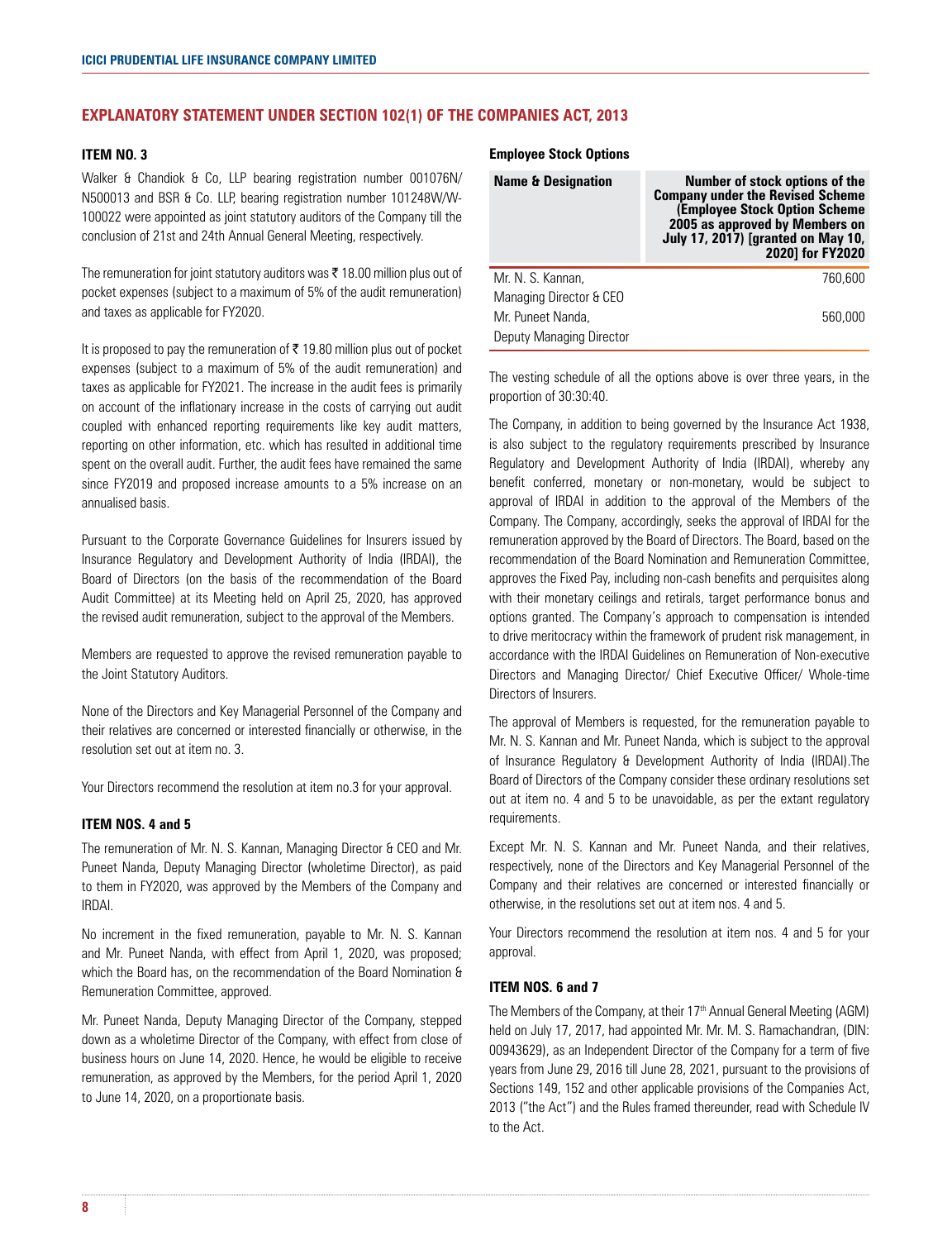Thereafter, the Members at the Annual General Meeting held on July 17, 2019 had approved the continuation of directorship of Mr. M. S. Ramachandran, on attaining the age of seventy five (75) years, till June 28, 2021, being the date of expiry of his current term as an Independent Director.

The Board Nomination and Remuneration Committee, at its Meeting held on June 11, 2020, after taking into account the performance evaluation of Mr. M. S. Ramachandran, during his tenure as Independent Director and considering the significant value added by Mr. Ramachandran as a member of the Board, has recommended re-appointment of Mr. M. S. Ramachandran, as an Independent Director in the interest of the Company.

Based on the above, the Board has approved the re-appointment of Mr. M. S. Ramachandran as an Independent Director of the Company, to hold office for a second term of five consecutive years commencing from June 29, 2021 to June 28, 2026 and who shall not be liable to retire by rotation.

Further, pursuant to Regulation 17(1A) of amended Securities and Exchange Board of India (Listing Obligations and Disclosure Requirements) Regulations, 2015, no listed Company shall appoint a person or continue the directorship of any person as a non-executive director who has attained the age of seventy five years, unless a special resolution is passed to that effect. Consequently, the Members of the Company had, at the annual general meeting held on July 17, 2019, approved the continuation of his directorship till the end of his term as a Director of the Company, considering Mr. M. S. Ramachandran would have attained the age of seventy five (75) years on February 26, 2020.

# **Brief Profile:**

Mr. Ramachandran has served as the Chairman of Indian Oil Corporation Limited, Chennai Petroleum Corporation Limited, IBP Company Limited, and Bongaigaon Refineries & Petrochemicals Limited. After retirement, Mr. Ramachandran served as Chairman of the Advisory Board of BHP Billiton (India) Limited and Advisor of Chevron International. He had also served as a Director on the Board of ICICI Bank Limited. With immense knowledge and experience in the oil and gas industry, he has won awards such as the 'National Institute of Industrial Engineers Lakshya Business Visionary Award' in 2004 and 'Chemtech Pharma Bio Hall of Fame Award' in 2005. In the opinion of the Board of Directors of the Company, Mr. M. S. Ramachandran is a person of high repute, integrity and has rich and varied experience, who would guide the Company in its endevours. Mr. M. S. Ramachandran holds a Bachelor's degree in Mechanical Engineering.

Mr. M. S. Ramachandran satisfies the criteria for independence as specified in sub-section (6) of Section 149 of the Companies Act, 2013 and Regulation 16(1)(b) of the Securities And Exchange Board of India (Listing Obligations And Disclosure Requirements) Regulations, 2015.

The Members are, therefore, requested to grant their approval by way of a Special Resolution for the re-appointment of Mr. M. S. Ramachandran as an Independent Director of the Company to hold office for a another term of 5 (five) years, from June 29, 2021 till June 28, 2026 and for continuation of his directorship during this second term (for which he is proposed to be re-appointed) as he has attained the age of 75 (seventy five) years. The Board of Directors of the Company considered the special resolutions set out at item nos. 6 and 7 to be unavoidable, as per the extant regulatory requirements.

As on March 31, 2020, Mr. M. S. Ramachandran does not hold any equity share in the Company.

Except Mr. M. S. Ramachandran and his relatives, none of the other Directors, Key Managerial Personnel of the Company and their relatives are in any way concerned or interested, financially or otherwise in the passing of the resolutions set out at item nos. 6 and 7.

Your Directors recommend the special resolutions set forth in item no. 6 and item no. 7 for your approval.

By Order of the Board

**Vyoma Manek**

Mumbai **Company Secretary** June 11, 2020 **ACS** 20384

#### **Registered Office:**

1089, Appasaheb Marathe Marg Prabhadevi, Mumbai - 400 025 Tel: 022 5039 1600; Fax: 022 2422 4484 investor@iciciprulife.com www.iciciprulife.com CIN: L66010MH2000PLC127837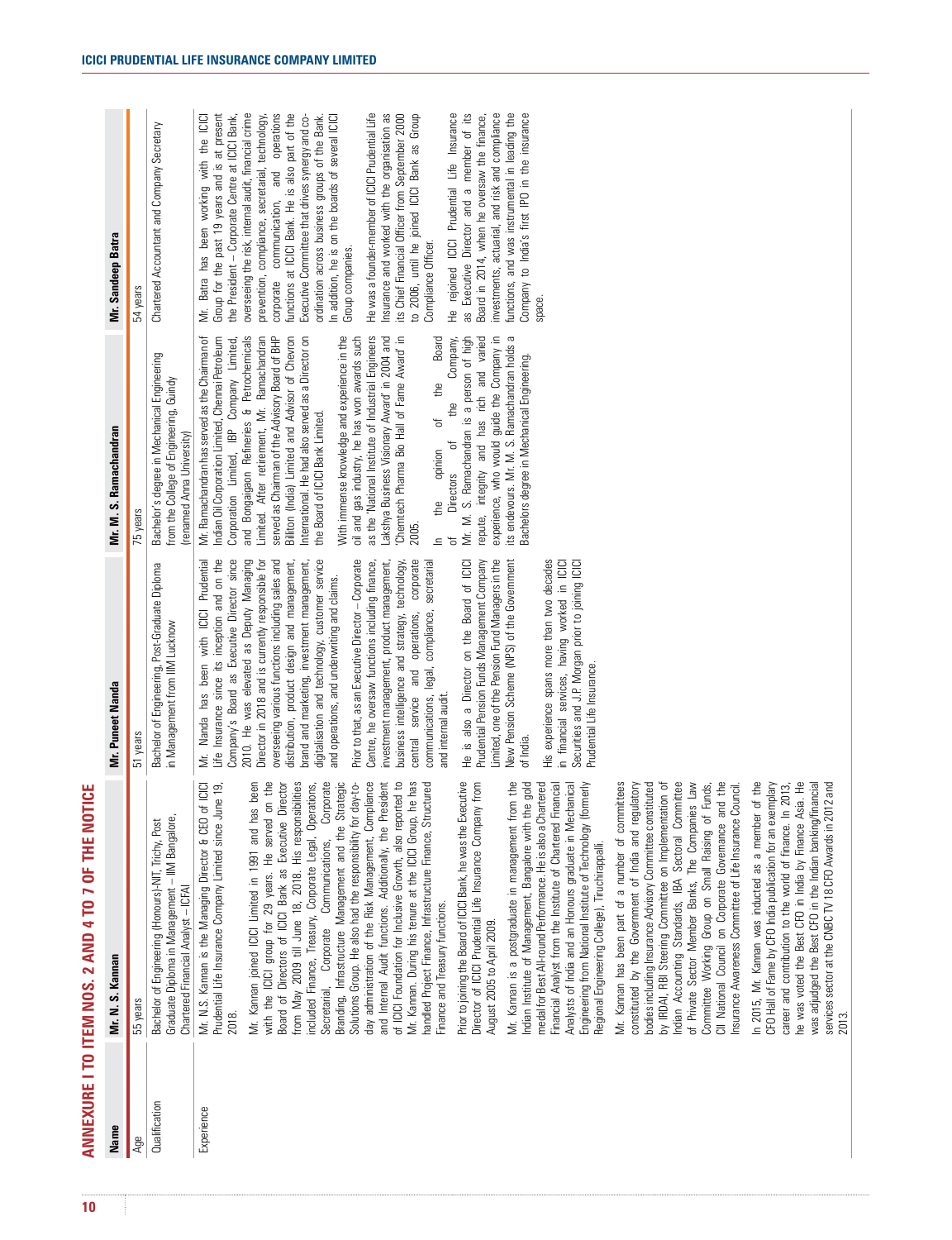| Name                                                                                                                    | Mr. N. S. Kannan                                                                                                                                                                                                                                                                                                                                                                                                                                                                                                                                                                                                                                                                                                                                                                                             | Mr. Puneet Nanda                                                                                                                                                                                                                                                                                                                                                                                                                                                                | Mr. M. S. Ramachandran                                                                | Mr. Sandeep Batra                                                                                                                                                                                                                                                                                                                                                                                                                                                                                                                                                                                   |
|-------------------------------------------------------------------------------------------------------------------------|--------------------------------------------------------------------------------------------------------------------------------------------------------------------------------------------------------------------------------------------------------------------------------------------------------------------------------------------------------------------------------------------------------------------------------------------------------------------------------------------------------------------------------------------------------------------------------------------------------------------------------------------------------------------------------------------------------------------------------------------------------------------------------------------------------------|---------------------------------------------------------------------------------------------------------------------------------------------------------------------------------------------------------------------------------------------------------------------------------------------------------------------------------------------------------------------------------------------------------------------------------------------------------------------------------|---------------------------------------------------------------------------------------|-----------------------------------------------------------------------------------------------------------------------------------------------------------------------------------------------------------------------------------------------------------------------------------------------------------------------------------------------------------------------------------------------------------------------------------------------------------------------------------------------------------------------------------------------------------------------------------------------------|
|                                                                                                                         | to National Company Law Tribunal's admission of RBI's<br>of the<br>advisory committee constituted by the RBI under the<br>section 45-IE of the Reserve Bank of India Act, 1934, to<br>assist the Administrator of Dewan Housing Finance Limited<br>(DHFL) in the discharge of his duties. Further, consequent<br>petition seeking resolution for DHFL, he has also been<br>Service<br>2019, to advise the Administrator of DHFL in its operations<br><b>kruptcy</b><br>appointed as a member of another advisory committee,<br>Providers and Application to Adjudicating Authority) Rules,<br>Mr. Kannan has been appointed as a member<br>constituted by the RBI under the Insolvency and Ban<br>(Insolvency and Liquidation Proceedings of Financial<br>during the corporate insolvency resolution process |                                                                                                                                                                                                                                                                                                                                                                                                                                                                                 |                                                                                       |                                                                                                                                                                                                                                                                                                                                                                                                                                                                                                                                                                                                     |
| Date of first appointment<br>on the Board                                                                               | July 30, 2005                                                                                                                                                                                                                                                                                                                                                                                                                                                                                                                                                                                                                                                                                                                                                                                                | August 1, 2010                                                                                                                                                                                                                                                                                                                                                                                                                                                                  | June 29, 2016                                                                         | October 8, 2018*<br>January 1, 2014                                                                                                                                                                                                                                                                                                                                                                                                                                                                                                                                                                 |
| appointment along with<br>details of remuneration<br>Terms and conditions<br>of appointment or re-<br>sought to be paid | Ìд<br>Refer to the Resolution and Explanatory Statement<br>Item No. 4                                                                                                                                                                                                                                                                                                                                                                                                                                                                                                                                                                                                                                                                                                                                        | Refer to the Resolution and Explanatory<br>Statement for Item No. 5                                                                                                                                                                                                                                                                                                                                                                                                             | Refer to the Resolution and Explanatory<br>Statement for Item No. 6 and 7             | $\overline{\phantom{a}}$                                                                                                                                                                                                                                                                                                                                                                                                                                                                                                                                                                            |
| Remuneration last drawn<br>(during the year) (per<br>annum)                                                             | <b>bonus</b><br>by the Board or the Committee. Should the bonus be<br>more than 50% of fixed pay, 60% of the bonus would be<br>Perquisites and other benefits as per the Compensation<br>(70% of basic + supplementary) as may be determined<br>paid upfront and balance equally deferred over 3 years.<br>Basic: ₹ 24,467,040 Retirals (PF, gratuity): ₹ 8,644,200<br>Supplementary Allowance: ₹ 17,380,764, Target<br>and Benefits Policy of the Company.                                                                                                                                                                                                                                                                                                                                                  | by the Board or the Committee. Should the<br>bonus be more than 50% of fixed pay, 60% of the<br>benefits<br>bonus would be paid upfront and balance equally<br>deferred over 3 years. Perquisites and other<br>benefits as per the Compensation and Benefits<br>₹ 3,240,396, Supplementary<br>pasic + supplementary) as may be determined<br>Allowance: ₹ 17,010,000, Target bonus (70% of<br>Retirement<br>15,939,000<br>Policy of the Company<br>PF, gratuity)<br>₩<br>Basic: | Sitting Fees - ₹ 840,000, Commission paid during<br>the year (for FY2019) ₹ 7,50,000, | During the previous year, no remuneration was<br>was paid ₹ 5,549,230 as deferred variable<br>options. While these pertain to FY2020, it is<br>drawn by Mr. Batra, from the Company, as a non-<br>Further, he was the wholetime director of the<br>Company upto July 11, 2018. Accordingly, he<br>pay. Additionally, pursuant to the provisions of<br>Income Tax Act, 1961, ₹9,30,500 is considered<br>as perquisites on exercise of employee stock<br>pursuant to the terms of engagement entered<br>with Sandeep Batra when he was a wholetime<br>Director of the Company.<br>executive Director. |
| Company as on the date<br>Shareholding in the<br>of this notice                                                         | 2,00,000 shares                                                                                                                                                                                                                                                                                                                                                                                                                                                                                                                                                                                                                                                                                                                                                                                              | 1,00,000 shares                                                                                                                                                                                                                                                                                                                                                                                                                                                                 | $\equiv$                                                                              | $\equiv$                                                                                                                                                                                                                                                                                                                                                                                                                                                                                                                                                                                            |
| Directors, Manager and<br>Relationship with other<br>other Key Managerial<br>Personnel of the<br>Company                | None                                                                                                                                                                                                                                                                                                                                                                                                                                                                                                                                                                                                                                                                                                                                                                                                         | None                                                                                                                                                                                                                                                                                                                                                                                                                                                                            | None                                                                                  | None                                                                                                                                                                                                                                                                                                                                                                                                                                                                                                                                                                                                |
| No. of Board Meetings<br>the year ended March<br>attended/held during<br>31, 2020                                       | 6/6                                                                                                                                                                                                                                                                                                                                                                                                                                                                                                                                                                                                                                                                                                                                                                                                          | 6/6                                                                                                                                                                                                                                                                                                                                                                                                                                                                             | 6/6                                                                                   | 6/6                                                                                                                                                                                                                                                                                                                                                                                                                                                                                                                                                                                                 |

ł.